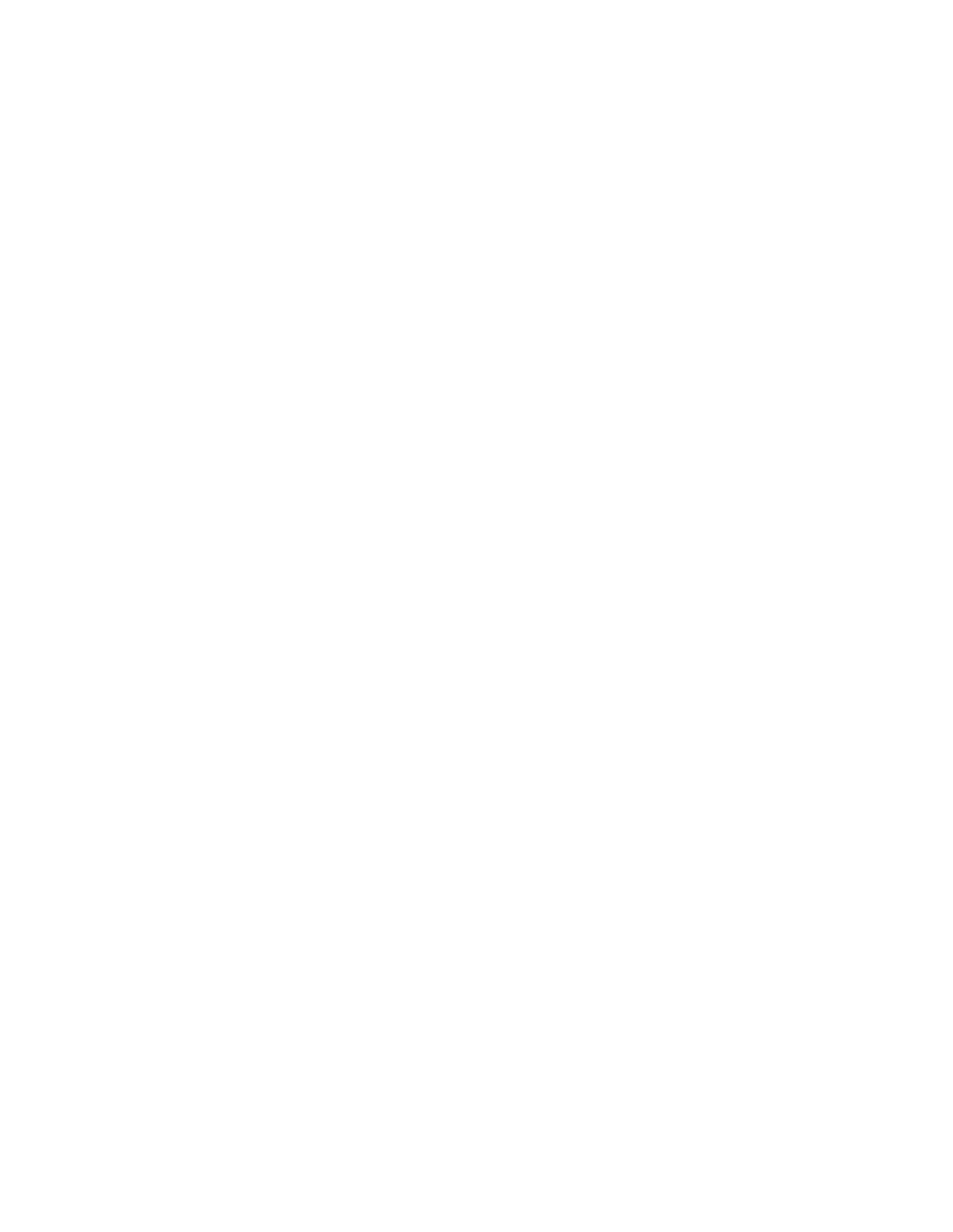## **NIST Special Publication 800-168**

## **Approximate Matching: Definition and Terminology**

Frank Breitinger *University of New Haven West Haven, CT* 

Douglas White Barbara Guttman *Software and Systems Division Information Technology Laboratory* 

> Michael McCarrin *Naval Postgraduate School Monterey, CA*

Vassil Roussev *University of New Orleans New Orleans, LA* 

http://dx.doi.org/10.6028/NIST.SP.800-168

May 2014



U.S. Department of Commerce *Penny Pritzker, Secretary* 

 *Patrick D. Gallagher, Under Secretary of Commerce for Standards and Technology and Director* National Institute of Standards and Technology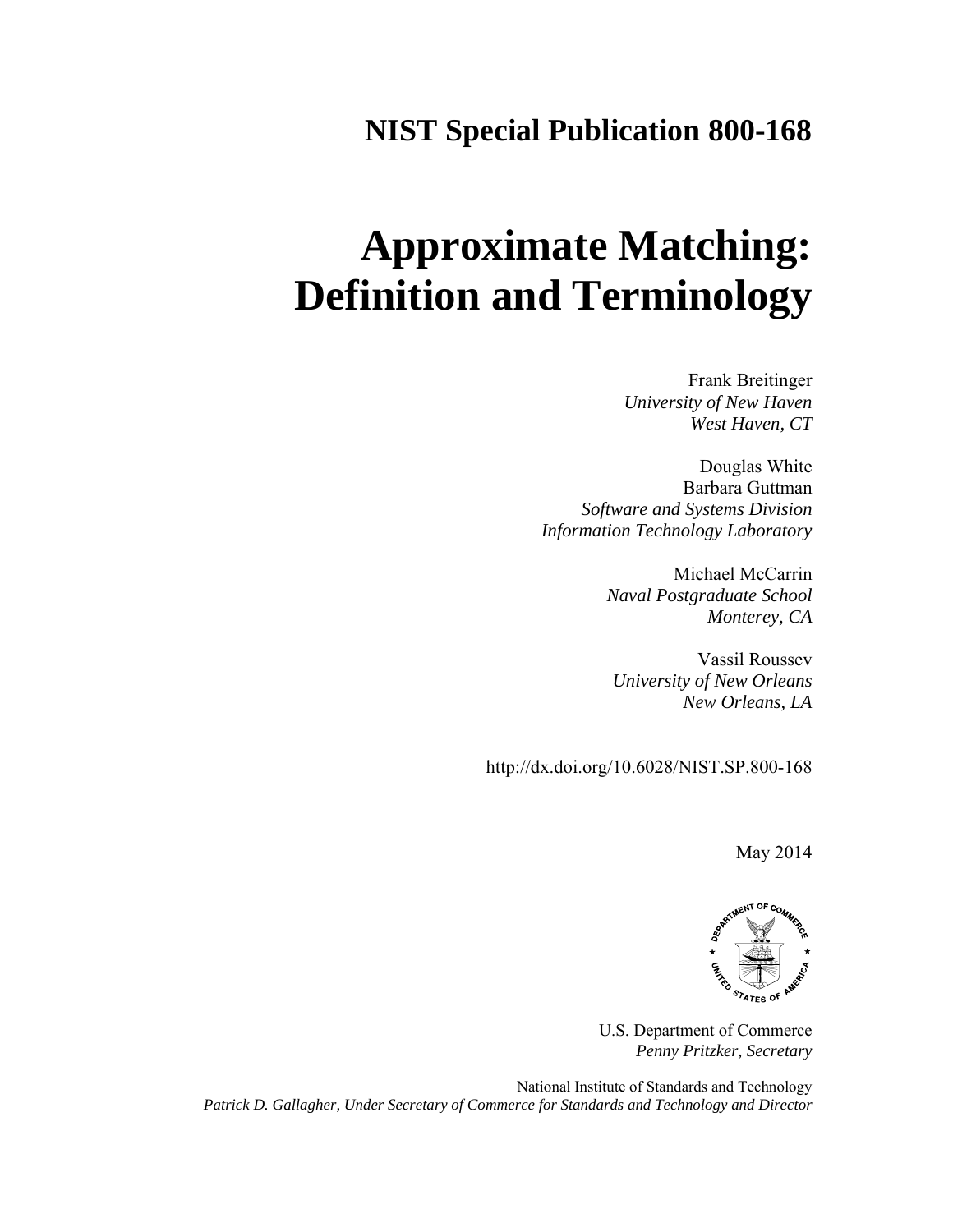## **Authority**

This publication has been developed by National Institute of Standards and Technology (NIST) to further its statutory responsibilities under the Federal Information Security Management Act (FISMA), Public Law (P.L.) 107-347. NIST is responsible for developing information security standards and guidelines, including minimum requirements for Federal information systems, but such standards and guidelines shall not apply to national security systems without the express approval of appropriate Federal officials exercising policy authority over such systems. This guideline is consistent with the requirements of the Office of Management and Budget (OMB) Circular A-130, Section 8b(3), *Securing Agency Information Systems*, as analyzed in Circular A-130, Appendix IV: *Analysis of Key Sections*. Supplemental information is provided in Circular A-130, Appendix III, *Security of Federal Automated Information Resources*.

Nothing in this publication should be taken to contradict the standards and guidelines made mandatory and binding on Federal agencies by the Secretary of Commerce under statutory authority. Nor should these guidelines be interpreted as altering or superseding the existing authorities of the Secretary of Commerce, Director of the OMB, or any other Federal official. This publication may be used by nongovernmental organizations on a voluntary basis and is not subject to copyright in the United States. Attribution would, however, be appreciated by NIST.

National Institute of Standards and Technology Special Publication 800-168 Natl. Inst. Stand. Technol. Spec. Publ. 800-168, 21 pages (May 2014) http://dx.doi.org/10.6028/NIST.SP.800-168 CODEN: NSPUE2

describe an experimental procedure or concept adequately. Such identification is not intended to imply describe Certain commercial entities, equipment, or materials may be identified in this document in order to recommendation or endorsement by NIST, nor is it intended to imply that the entities, materials, or equipment are necessarily the best available for the purpose.

 agencies may wish to closely follow the development of these new publications by NIST. There may be references in this publication to other publications currently under development by NIST in accordance with its assigned statutory responsibilities. The information in this publication, including concepts and methodologies, may be used by Federal agencies even before the completion of such companion publications. Thus, until each publication is completed, current requirements, guidelines, and procedures, where they exist, remain operative. For planning and transition purposes, Federal

Organizations are encouraged to review all draft publications during public comment periods and provide feedback to NIST. All NIST Computer Security Division publications, other than the ones noted above, are available at http://csrc.nist.gov/publications.

#### **Comments on this publication may be submitted to:**

National Institute of Standards and Technology Attn: Software and Systems, Information Technology Laboratory 100 Bureau Drive (Mail Stop 8970) Gaithersburg, MD 20899-8970 Email: barbara.guttman@nist.gov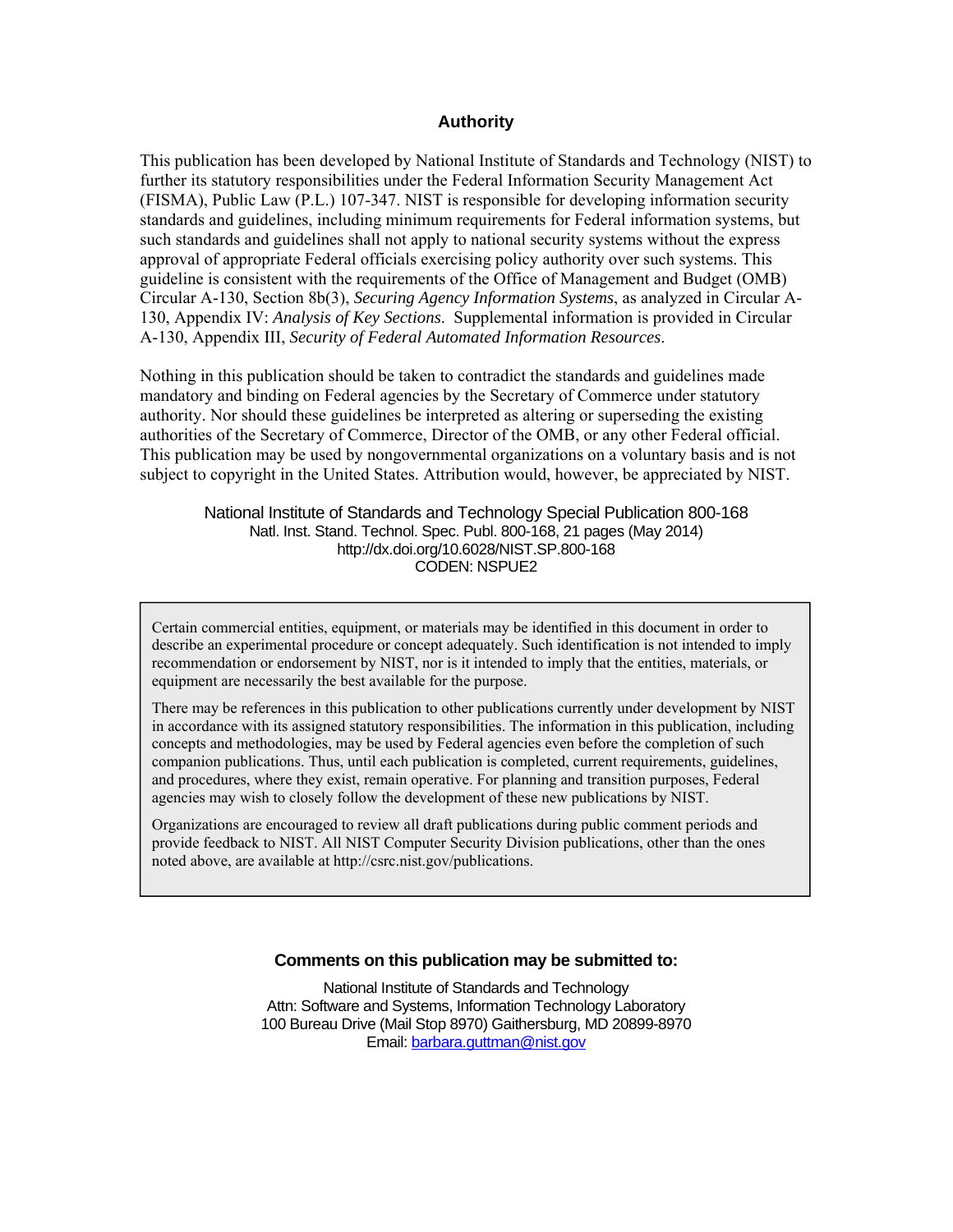## **Reports on Computer Systems Technology**

The Information Technology Laboratory (ITL) at the National Institute of Standards and Technology (NIST) promotes the U.S. economy and public welfare by providing technical leadership for the Nation's measurement and standards infrastructure. ITL develops tests, test methods, reference data, proof of concept implementations, and technical analyses to advance the development and productive use of information technology. ITL's responsibilities include the development of management, administrative, technical, and physical standards and guidelines for the cost-effective security and privacy of other than national security-related information in Federal information systems. The Special Publication 800-series reports on ITL's research, guidelines, and outreach efforts in information system security, and its collaborative activities with industry, government, and academic organizations.

#### **Abstract**

This document provides a definition of and terminology for approximate matching. Approximate matching is a promising technology designed to identify similarities between two digital artifacts. It is used to find objects that resemble each other or to find objects that are contained in another object. This can be very useful for filtering data for security monitoring, digital forensics, or other applications. The purpose of this document is to provide a definition and terminology to describe approximate matching in order to promote discussion, research, tool development and tool acquisition.

## **Keywords**

approximate matching; bytewise matching; syntactic matching; semantic matching; fuzzy hashing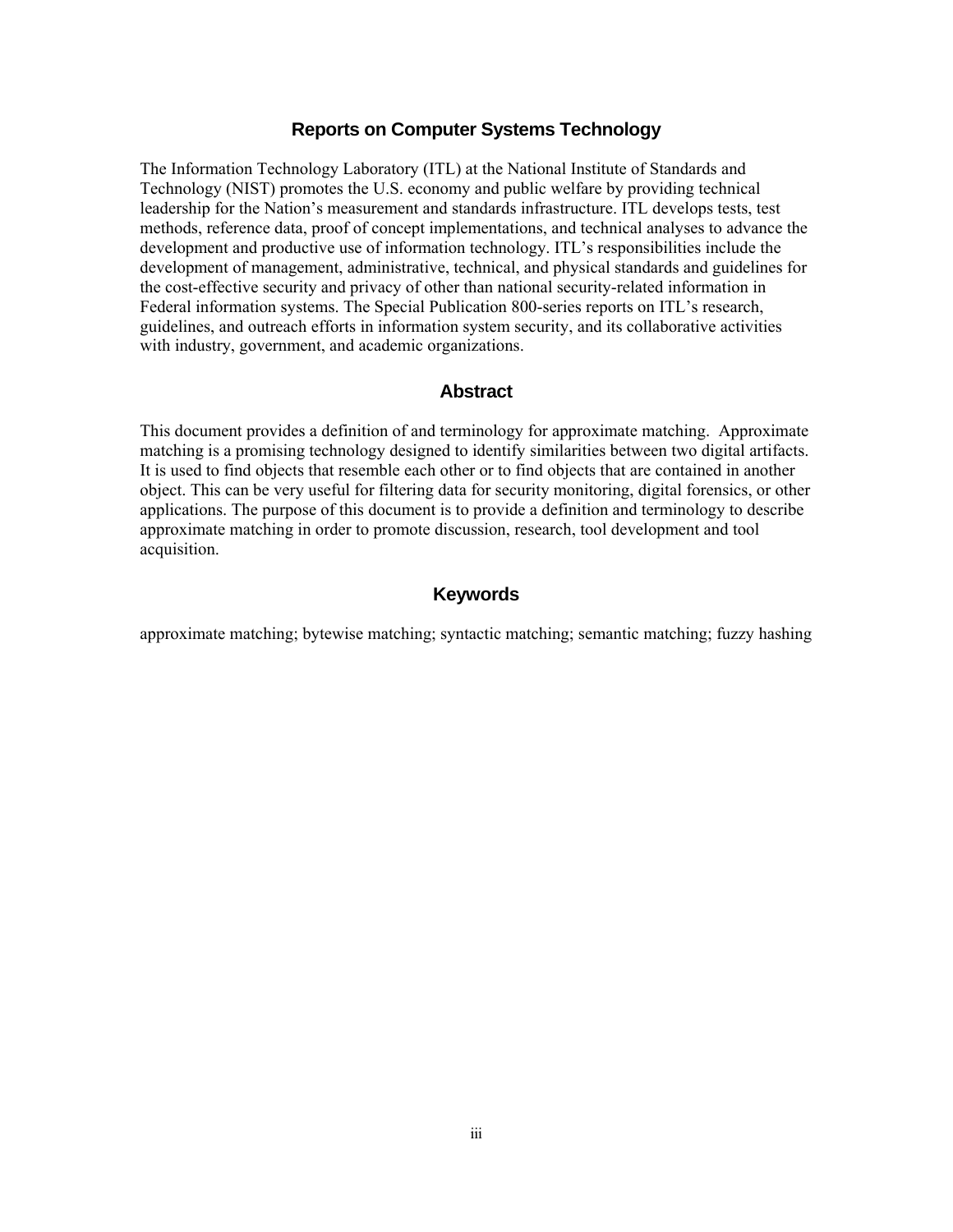## **Acknowledgements**

This document is based on the work of the NIST Approximate Matching Working Group, which consists of Frank Breitinger, John Delaroderie, Simson Garfinkel, Barbara Guttman, John Kelsey, Jesse Kornblum, Mary Laamanen, Michael McCarrin, Vassil Roussev, Clay Shields, John Tebbutt, Douglas White, and Joel Young.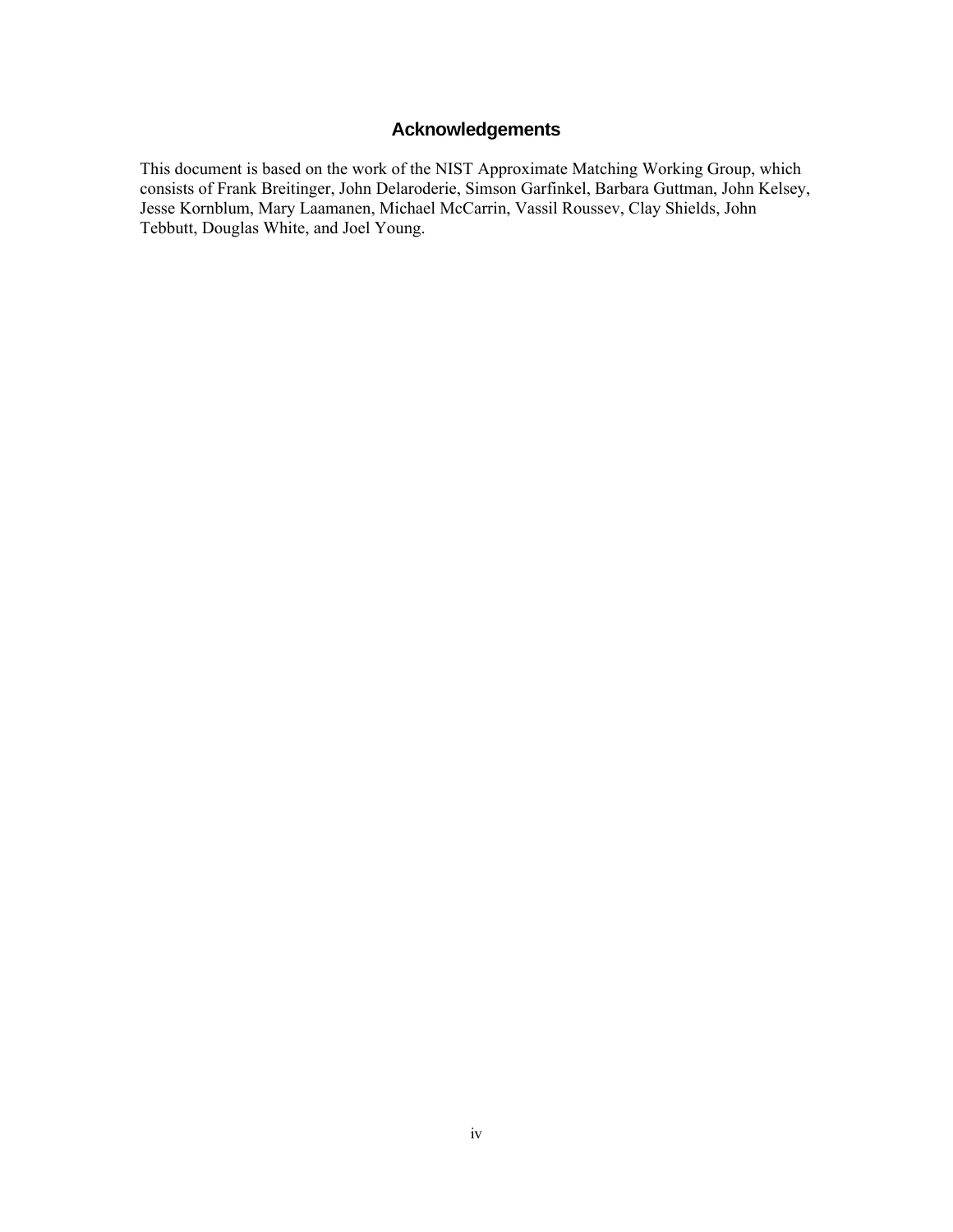## **Table of Contents**

| 11             |                                                                              |  |
|----------------|------------------------------------------------------------------------------|--|
| 12             |                                                                              |  |
|                |                                                                              |  |
| 2.1            |                                                                              |  |
| 2.2            |                                                                              |  |
| 2.3            |                                                                              |  |
| 2.4            |                                                                              |  |
| 3 <sub>1</sub> |                                                                              |  |
| 3.1            |                                                                              |  |
| 3.2            |                                                                              |  |
| 3.3            |                                                                              |  |
|                |                                                                              |  |
|                | APPENDIX 1: REFERENCE TEST METHODOLOGY FOR BYTEWISE                          |  |
|                |                                                                              |  |
|                | TABLE 1. CUMULATIVE EMPIRICAL FILE SIZE DISTRIBUTION IN THE GOVDOC-CORPUS 11 |  |
|                | APPENDIX 2: APPROXIMATE LONGEST COMMON SUBSTRING 13                          |  |
|                | TABLE 2. EMPIRICAL PROBABILITY DISTRIBUTION FUNCTION (PDF) AND CUMULATIVE    |  |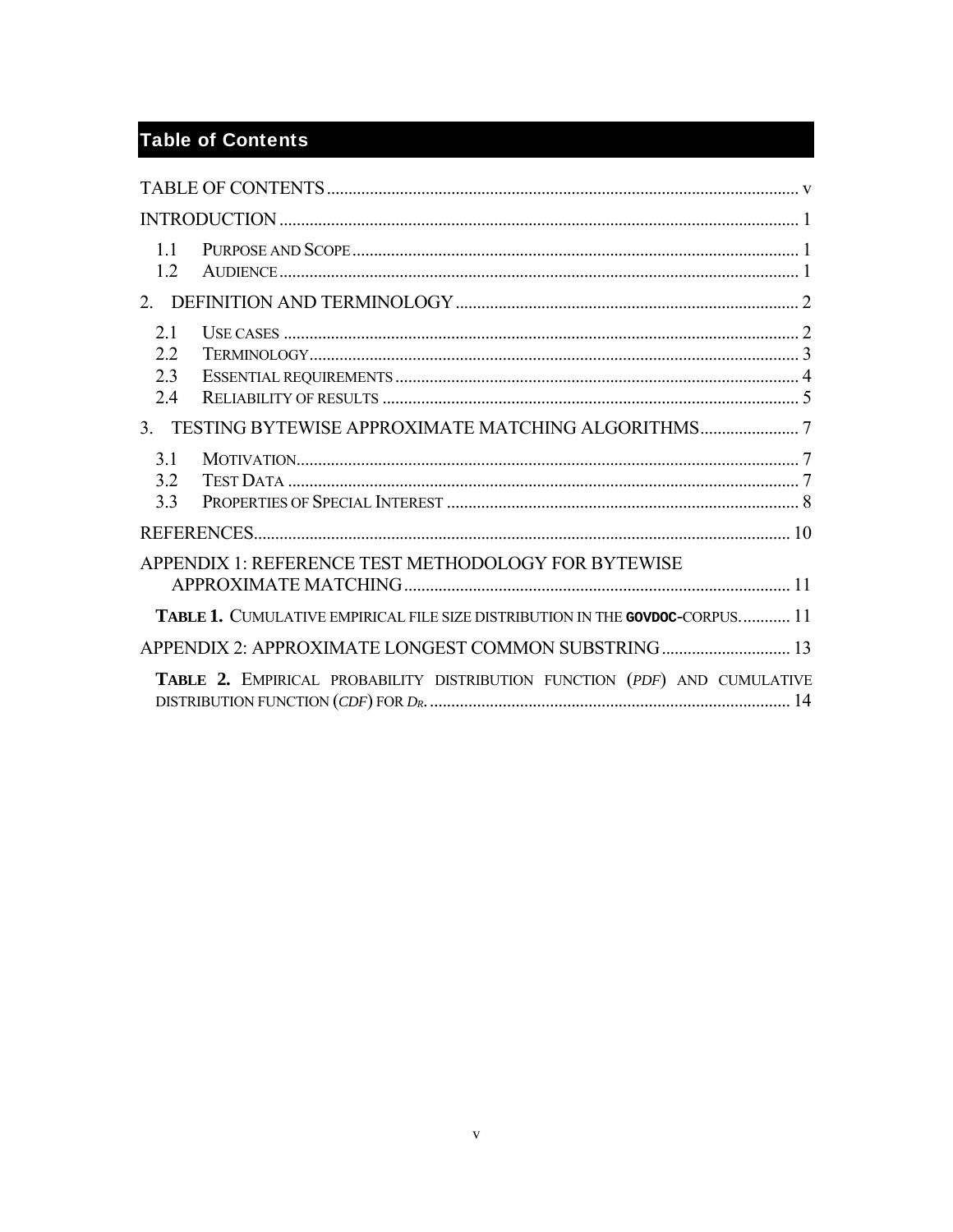## <span id="page-7-0"></span>Introduction

## 1.1 Purpose and Scope

Approximate matching is a promising technology designed to identify similarities between two digital artifacts. It is used to find objects that resemble each other or to find objects that are contained in another object. This can be very useful for filtering data for security monitoring, digital forensics, or other applications. The purpose of this document is to provide a definition and terminology to describe approximate matching in order to promote discussion, research, tool development and tool acquisition. Approximate matching has the potential to provide valuable filtering in a world inundated with information, but the technique is not widely used. The goal of the document is to provide infrastructure to support advances in approximate matching and its use in forensics and security.

### 1.2 Audience

 technical professionals with a need to determine, build, or use technology to identify similarity. The intended audience of this document is security digital forensics programmers and other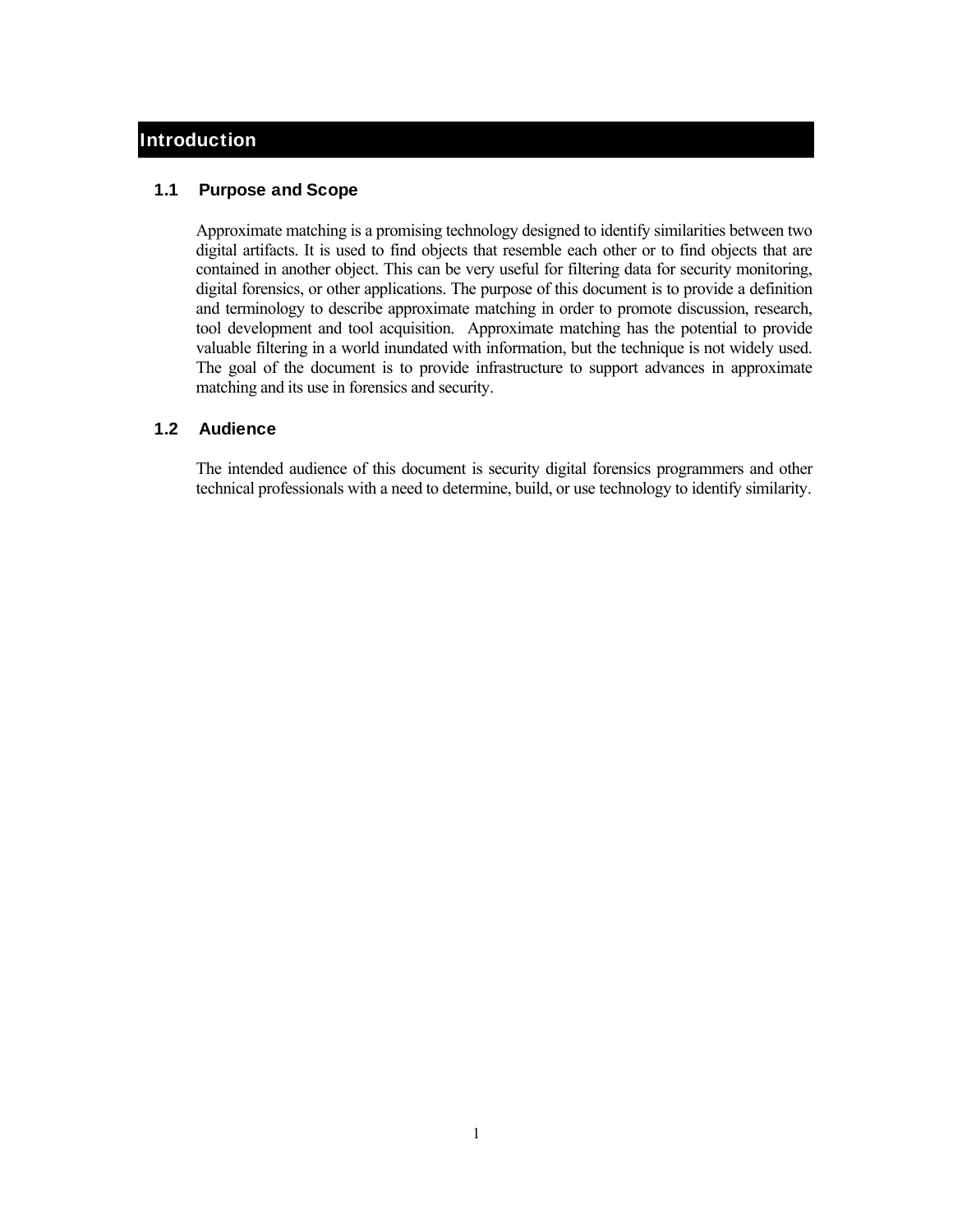## <span id="page-8-0"></span>2. Definition and terminology

Approximate matching is a generic term describing any technique designed to identify similarities between two digital artifacts. In this context, an *artifact* (or an *object*) is defined as an arbitrary byte sequence, such as a file, which has some meaningful interpretation.

Different approximate matching methods may operate at different levels of abstraction. At the lowest level, generic techniques may detect the presence of common byte sequences (substrings) without any attempt to interpret the artifacts. At higher levels, approximate matching can incorporate more abstract analysis. In general lower level methods are expected to be faster and more generic in their applicability, whereas higher level methods are typically more targeted and require more processing.

One common approach in security and forensic analysis is to find identical objects using cryptographic hashing. Approximate matching can be viewed as a generalization of that idea in that, instead of providing a yes/no  $\{0, 1\}$  answer to a comparison, it provides a range of outcomes, [0, 1], with the result interpreted as a measure of similarity.

#### 2.1 Use cases

Broadly, there are two types of similarity queries that are of interest – *resemblance* and *containment* [1]. In the case of resemblance, we compare two similarly sized objects and interpret the result as a measure of the commonality between them; for example, two successive versions of a piece of code are likely to resemble each other substantially. When the compared objects differ in size significantly, such as a file and a whole-disk image, the test for commonality is interpreted as a *containment* query because it addresses the question of whether the large object contains the smaller one.

An approximate matching algorithm should address at least one of the following problems (divided according to whether the query type is (R)esemblance or (C)ontainment) [2, 3]:

*Object similarity detection (R):* identify related artifacts, e.g., different versions of a document.

*Cross correlation (R):* identify artifacts that share a common object, e.g., a Microsoft Word document and a PDF document containing the same image, or other embedded object.

*Embedded object detection (C):* identify a given object inside an artifact, e.g., an image within a compound document or an executable inside a memory capture.

*Fragment detection (C):* identify the presence of traces/fragments of a known artifact, e.g., identify the presence of a file in a network stream based on individual packets.

In most analytical scenarios, approximate matching is used to *filter* data in, or out, based on a known reference set. In security monitoring applications, approximate matching could potentially be used to *blacklist* known bad artifacts, and (by extension) anything closely resembling them. However, approximate matching is not nearly as useful when it comes to *whitelisting* artifacts as malicious content can often be quite similar to benign content; e.g., a backdoored **ssh** server would approximately match regular one.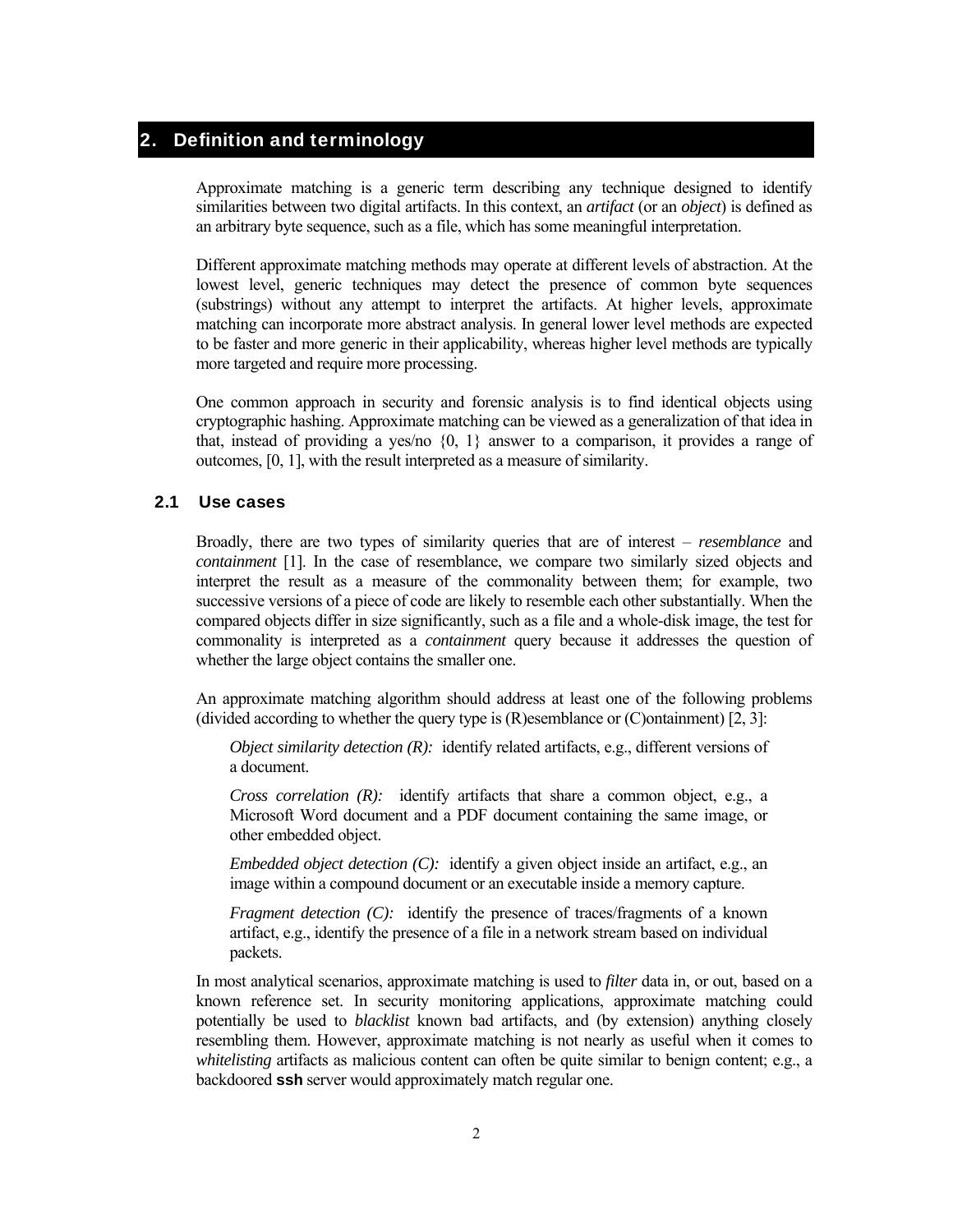## <span id="page-9-0"></span>2.2 Terminology

Although the common language definition of 'similarity' is sufficient to give an intuitive sense of the term, the multitude of ways in which two artifacts can be said to be similar poses a challenge when attempting to describe the purpose and behavior of approximate matching algorithms. For example, two strings 'ababa' and 'cdcdc' might be considered similar in that they both have five characters ranging over two alternating values, or they might be treated as dissimilar because they have no common characters. To resolve this ambiguity, approximate matching algorithms define similarity in terms of *features* that represent characteristics of the artifacts pertinent to the algorithm's method of comparison.

 any value derived from an artifact. Each approximate matching algorithm must *Features.* The basic elements through which artifacts are compared. Comparison of two *features* always yields a binary {0, 1} outcome indicating a match or nonmatch; because features are defined as the most basic comparison unit that the algorithm considers, partial matches are not permitted. Generally, a *feature* can be define the structure of its features and the method by which they are derived. For example, an algorithm might define a feature as a (byte, offset) pair produced by reading the value of a byte and storing it along with the offset at which it was read.

 *Feature set.* The set of all features associated with a single artifact is its feature offset) pairs produced by reading every 16th byte in the artifact. set. Each algorithm must include a criteria by which candidate features are selected for inclusion in this set. For example, an algorithm might select all the (byte,

*Similarity.* The similarity of two artifacts, as measured by a particular approximate matching algorithm, is defined as an increasing monotonic function of the number of matching features contained in their respective feature sets.

Based on the level of abstraction of the similarity analysis performed, approximate matching methods can be placed in one of three main categories [4]:

*Bytewise* matching relies only on the sequences of bytes that make up a digital object, without reference to any structures within the data stream, or to any meaning the byte stream may have when appropriately interpreted. Such methods have the widest applicability as they can be applied to any piece of data; however, they also carry the implicit assumption that artifacts that humans perceive as similar have similar byte-level encodings. This assumption is not universally valid. Analyst expertise is necessary to evaluate the significance of a byte-level match.

*Syntactic* matching uses internal structures present in digital objects. For example, the structure of a TCP network packet is defined by an international standard and matching tools can make use of this structure during network packet analysis to match the source, destination or content of the packet. Syntaxsensitive similarity measurements are specific to a particular class of objects that share an encoding but require no interpretation of the content to produce meaningful results.

*Semantic* matching uses contextual attributes of the digital object to interpret the artifact in a manner that more closely corresponds with human perceptual categories. For example, perceptual hashes allow the matching of visually similar images and are unconcerned with the low-level details of how the images are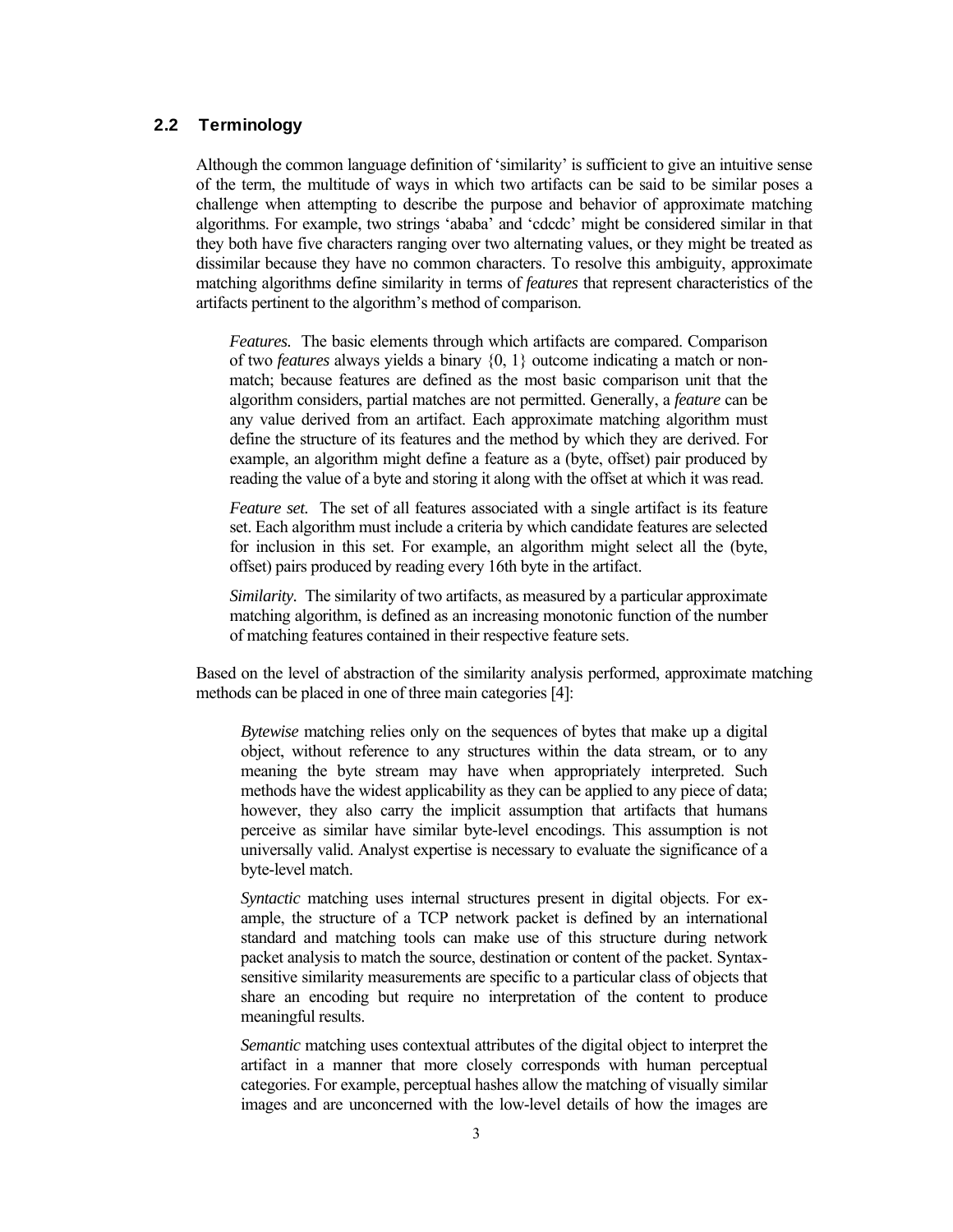persistently stored. Semantic methods tend to provide the most specific results but also tend to be the most computationally expensive ones.

<span id="page-10-0"></span> mostly viewed as pre-processing (to separate the features) before hashing, or applying a In current literature, researchers use a number of terms to refer to various approximate matching methods: *fuzzy hashing* and *similarity hashing* denote bytewise approximate matching; *perceptual hashing* and *robust hashing* denote semantic approximate matching. There is no widely-used pre-existing terminology for syntactic approximate matching as it is bytewise approximate matching algorithms. For example, network flows are usually reconstructed before any processing is done on them.

Bytewise approximate matching algorithms work in two phases. In the first, a *similarity digest*  representation (also referred to as a *signature* or *fingerprint*) is generated from the original data. In the second phase, digests are compared to produce a *similarity* score. More precisely:

*Similarity digest.* A similarity digest is a (compressed) representation of the original data object's feature set that is suitable for comparison with other similarity digests created by the same algorithm. In most cases, the digest is much smaller than the original artifact and the original object is not recoverable from the digest.

Every bytewise approximate matching technique requires at least two core functions:

*Feature extraction function:* identifies and extracts features/attributes from each digital artifact. The mechanism by which features are picked and interpreted depends on the approximate matching algorithm. The representation of this collection is the *similarity digest* of the object.

recommended approach is to assign a score *s* in the  $0 \le s \le 1$  range, where 0 *Similarity function:* compares two similarity digests and outputs a score. The indicates no similarity and 1 indicates high similarity. This score represents a normalized estimate of the number of matching features in the feature sets corresponding to the artifacts from which the similarity digests were created.

*Normalization strategy:* The similarity function can follow one of two normalization strategies, depending on whether the algorithm describes resemblance or containment. For resemblance queries, the number of matching features will be weighed against the total number of features in both objects. In the case of containment queries, the algorithm may disregard unmatched features in the larger of the objects' two-feature sets.

 level structures to which meaning is not clearly assigned, the interpretation of the similarity Because features and feature sets can be arbitrarily complex and, furthermore, deal with bytescore can prove challenging. To address this problem, some approximate matching algorithms make use of an empirically determined *threshold* value to attempt to correlate bytewise similarity scores with higher-level properties of interest. In such cases, the similarity score can be treated as a *confidence score*, where results above the threshold value are considered likely to exhibit common human-recognizable traits.

#### 2.3 Essential requirements

Like traditional hash functions, there are several defining characteristics that approximate matching functions should exhibit. Each algorithm should define how it incorporates each of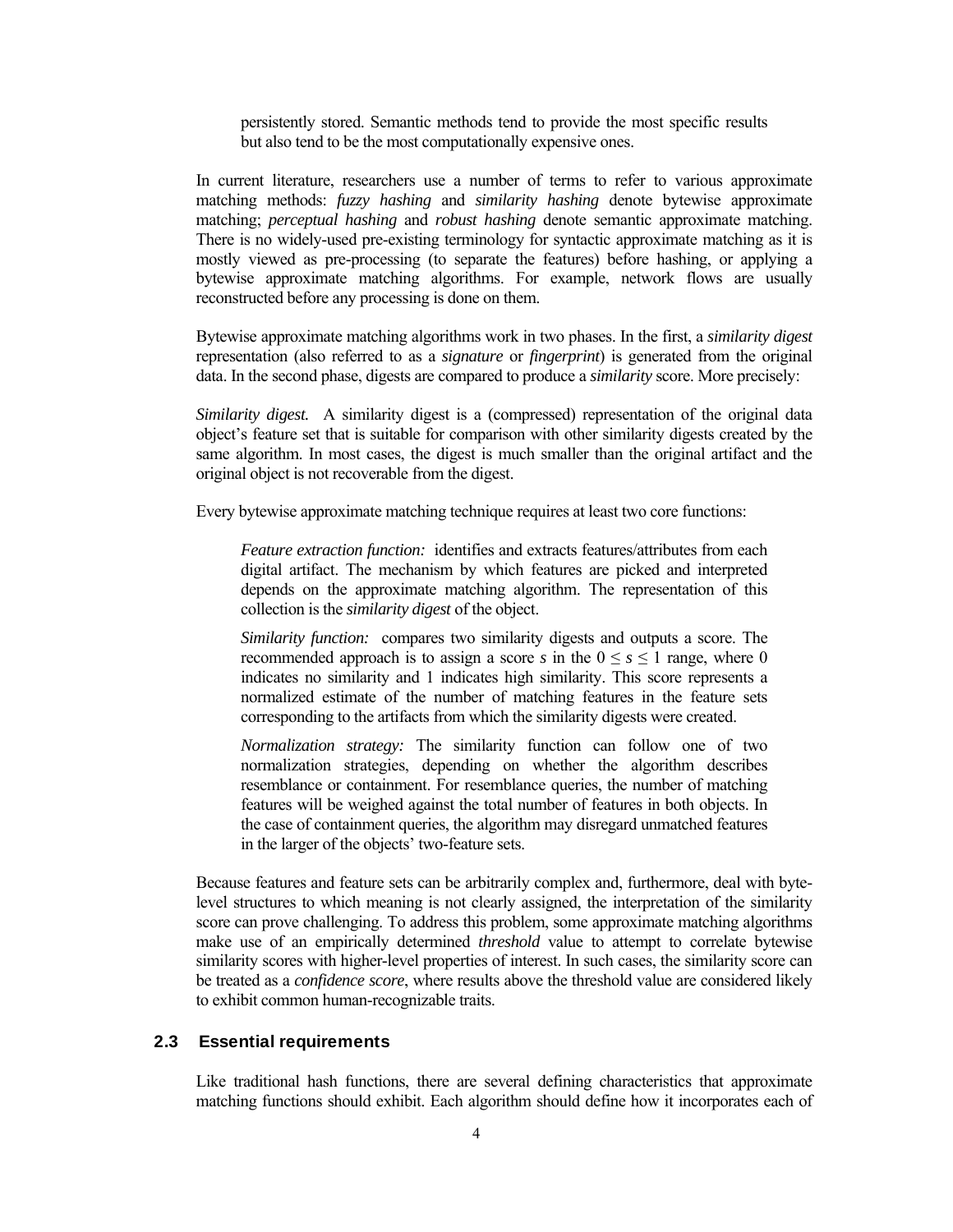<span id="page-11-0"></span>these properties and how it satisfies the reporting requirements for those properties, where appropriate.

*Similarity preservation:* Similarity digests must be constructed such that the outcome of a comparison between any two digests is uniquely determined by the similarity of the artifacts from which they were produced. That is, if *A'* is a similarity digest created from artifact  $A$  and  $B'$  is a similarity digest created from artifact  $B$ , the results of comparing  $A'$  and  $B'$  should be uniquely determined by the similarity of *A* and B.

*Self-evaluation:* The similarity measure should be accompanied by a measure of the accuracy of the matching technique under the circumstances in which it is used, e.g., a margin of error or confidence level. The description of the output score should also state whether a score of 1 indicates an exact match.

*Compression:* A compact similarity digest is desired as it normally allows a faster comparison and requires less storage space. In the best case, it will have a fixed length like the output of traditional hash functions. If the efficiency and reliability of the results remains unchanged, then a shorter similarity digest is preferable.

 *Ease of computation:* First, the algorithm description should include the results of testing the runtime efficiency of the feature extraction function and of the similarity function. The former might be expressed relative to a standard hashing algorithm, such as SHA-1.

Second, the algorithm description should state the theoretical complexity for a similarity digest comparison in big O notation. For instance, common lookup complexities for comparing a single digest against a database with *n* entries, are:

- $O(1)$  for fixed-length digests stored in hash tables (e.g. dictionaries)
- $O(log_2 n)$  for fixed-length digests stored in binary trees or a sorted list
- $O(n)$  for fixed-length digests stored in an unsorted list, or other scenarios in which no indexing or sorting is possible

### 2.4 Reliability of results

The reliability of the results for a given approximate matching technique depends on three factors. Each algorithm should define how it incorporates these factors and how it satisfies their reporting requirements.

*Sensitivity & robustness:* The algorithm should provide some measure of its robustness. A technique's robustness will define the operating conditions in which it can function effectively, also called its *performance envelope*. For example, robustness addresses the minimum and maximum sizes of objects that an algorithm can reliably distinguish between.

*Precision & recall:* The algorithm should include a description of the methods used to determine its reliability and to select the test data. Specifically, it should indicate whether test data is culled from existing collections or developed solely to support testing. Test results may include precision, recall, F-score, and other relevant measures of effectiveness.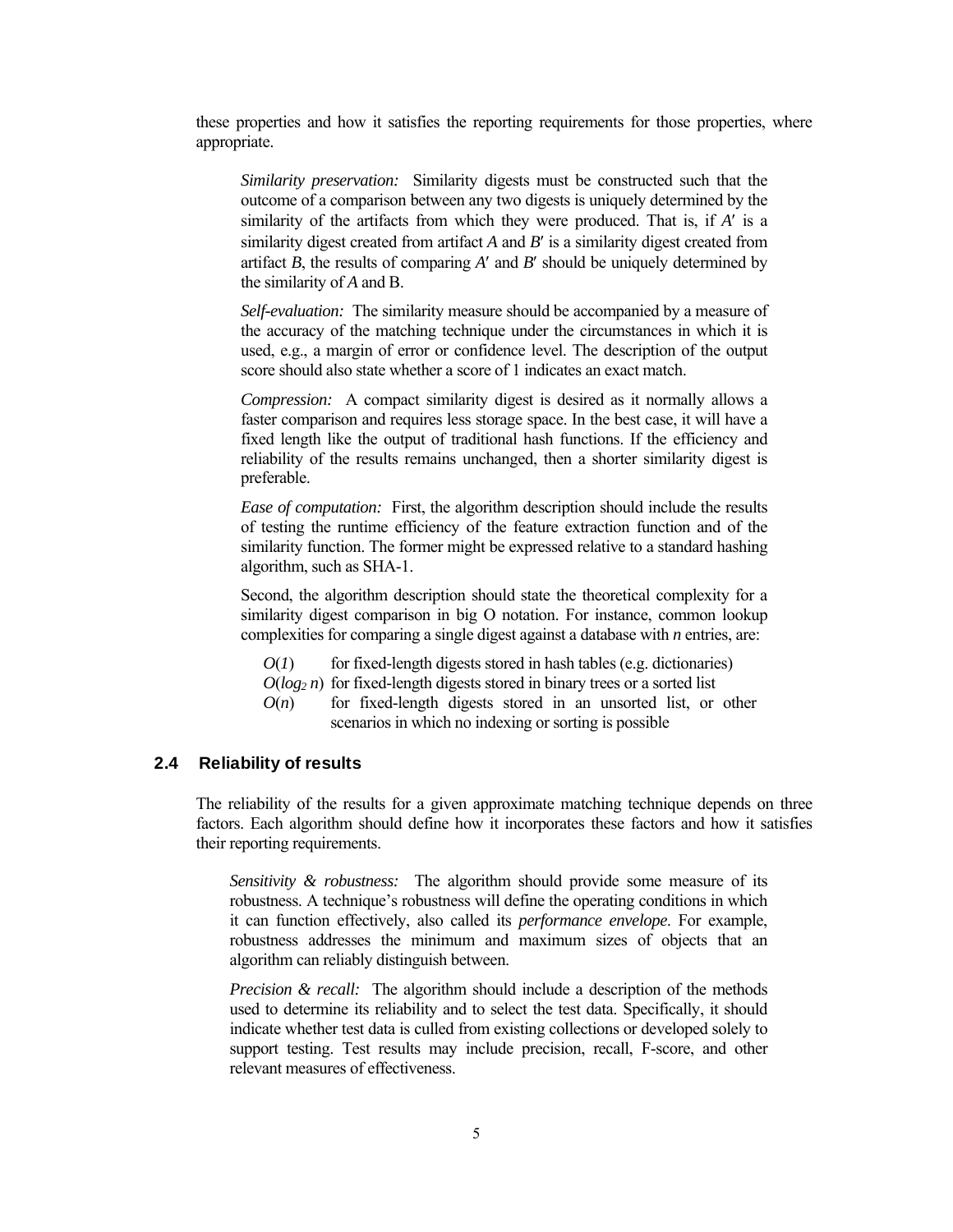*Security of results:* The algorithm should indicate whether it includes security properties designed to prevent attacks. Such attacks include manipulation of the matching technique or input data such that a data object appears dissimilar to another object to which it is similar or similar to another object with which it has little in common.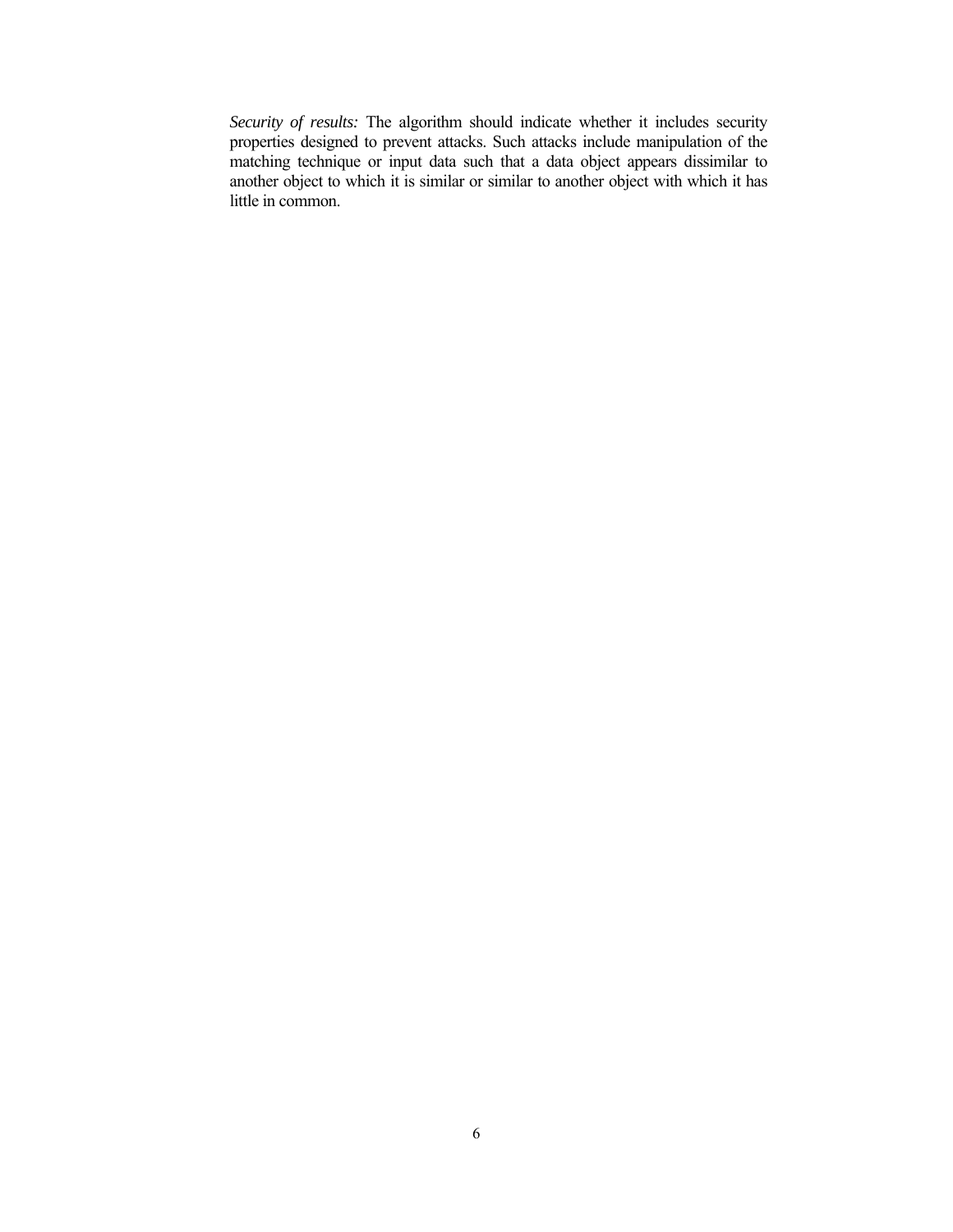## <span id="page-13-0"></span>3. Testing bytewise approximate matching algorithms

 their behavior. The section gives a general overview of the motives and methods behind testing approximate matching algorithms. Defining a universal testing criteria is difficult; the effectiveness of a given approximate matching algorithm depends largely on the particular task against which it is evaluated. As such, rather than attempt to enumerate a comprehensive evaluation strategy, we focus on key considerations that arise during test design and evaluation. We also describe several properties of approximate matching algorithms that may be useful for characterizing

## 3.1 Motivation

There are at least three major motivations for testing bytewise approximate matching algorithms. The first and most basic is to understand the classes of objects that the algorithm identifies as similar. For example, an algorithm may define its feature set such that it measures similarity as a function of the number of certain common byte sequences shared between two digital artifacts. Because this comparison occurs at a very low level, its semantic interpretation is not obvious. Testing across various tasks and types of data is necessary to determine whether such an algorithm is useful for identifying, say, html documents that contain similar content, or pdfs with the same embedded font.

Second, as an algorithm is developed, a standard suite of tests, such as those proposed by Breitinger, Stivaktakis, and Baier [3], allows new versions to be compared against previous versions. Testing against a fixed set of tasks helps to highlight any changes in the algorithm's similarity score as a function of its input. Improvements in speed or space efficiency can also be measured.

Finally, testing allows approximate matching algorithms to be compared to each other. The use of a standard suite of tasks can be beneficial in this testing scenario also. Additional measures must be taken, however, to ensure that tests produce comparable results. Because the algorithms define their similarity score independently, direct comparison of scores is rarely meaningful. One solution for this problem is to use a threshold or some other criteria to translate scores from their  $[0,1]$  range back to a binary  $\{0,1\}$  output which can be evaluated against known ground truth to produce confusion matrices (Roussev's comparison of sdhash and ssdeep offers an example of this approach [2]). Alternately, the tester might define other high-level criteria for the expected behavior of an algorithm in a specific use case of interest, and evaluate the algorithms against this expectation.

### 3.2 Test Data

Approximate matching algorithms can be tested against either controlled (synthetic) data [7] or real data (i.e., data originally created for purposes other than testing). The former typically consists of randomly generated blocks or files; its main advantage is that ground truth is constructed and, therefore, precisely known. This allows tests to be run automatically and the results to be interpreted with standard statistical measures.

The drawback to using randomly generated data is that it is not necessarily representative. For example, random data tends to be unique, high-entropy and internally varied. These properties may be appropriate for use cases involving compressed or encrypted data, but could prove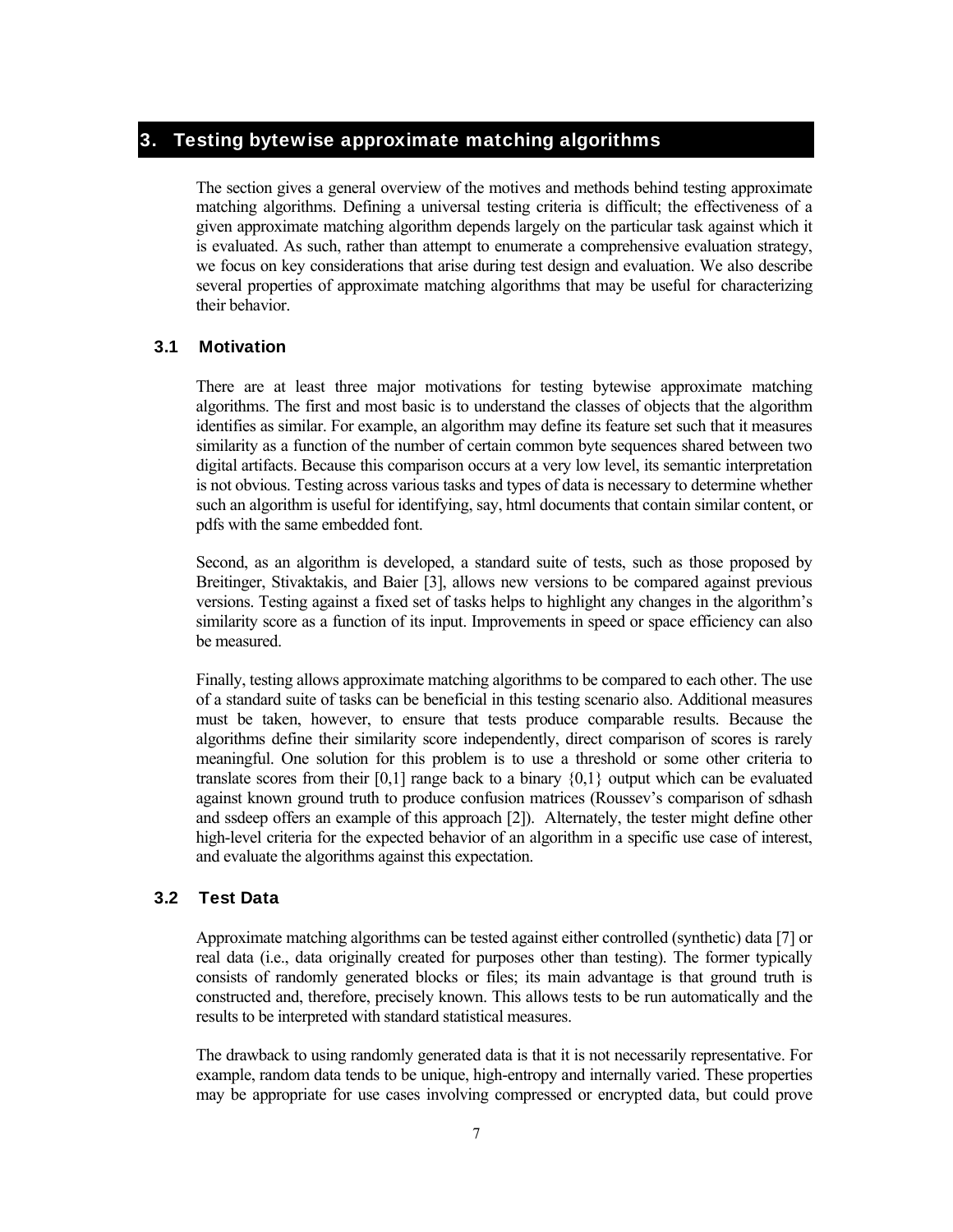<span id="page-14-0"></span>misleading for other file types (such as text documents). A potential workaround is to develop more sophisticated randomization that preserves the characteristic properties of the target file type.

The obvious advantage of using real data is that the results can be directly be related to practical applications. However, the challenges of defining a representative sample, establishing the ground truth, and running experiments at scale (without a human in the loop) are non-trivial. See Appendix A1 Example test methodologies for both controlled and real data.

## 3.3 Properties of Special Interest

The following properties may be especially useful for testing and comparing approximate matching algorithms. This list is not meant to be exhaustive. Note that the properties enumerated here are adapted from those proposed by Breitinger, Stivaktakis, and Baier [3]. See their work on the FRASH testing framework for an example of a complete description (including full implementation details and suggested test values) of a testing framework that incorporates these properties.

## 3.3.1 **Efficiency**

The efficiency of an algorithm is measured in terms of the space and time it requires; the latter property is further subdivided according to time needed for generating similarity digests and time need for comparing them.

*Space efficiency.* Traditional hash functions return a fixed length fingerprint; in contrast, the length of similarity digests is sometimes variable and proportional to the input length. If the digest is of variable length, space efficiency measures the ratio between input and the digest and returns a percentage value. That is,

space efficiency = 
$$
\frac{\text{digest length}}{\text{input length}}
$$
 (1)

*Generation efficiency.* Generation efficiency measures the throughput of an algorithm when producing a similarity digest from raw input. To enable useful comparisons across different architectures, it is recommended that the throughput of a standard algorithm implementation, such as SHA-1 in *openssh*, be included as a reference point.

 *Comparison efficiency.* The comparison efficiency measures the rate at which similarity digests can be compared. It is useful to have both a formal analysis, which provides the theoretical complexity of the comparison (in O- notation) and an empirical evaluation based on a reference data set.

A related property of note is the ability of the algorithm to leverage parallel computational resources; these may include conventional multi-core CPU architectures, as well as massively parallel ones, such as GPUs. To that end, tests should include scalability analysis, which shows speedup as a function of available hardware concurrency.

#### 3.3.2 **Sensitivity**

*Sensitivity* is a measure of the ability of an approximate matching algorithm to find correlations among objects based on fine-grained commonality—the smaller the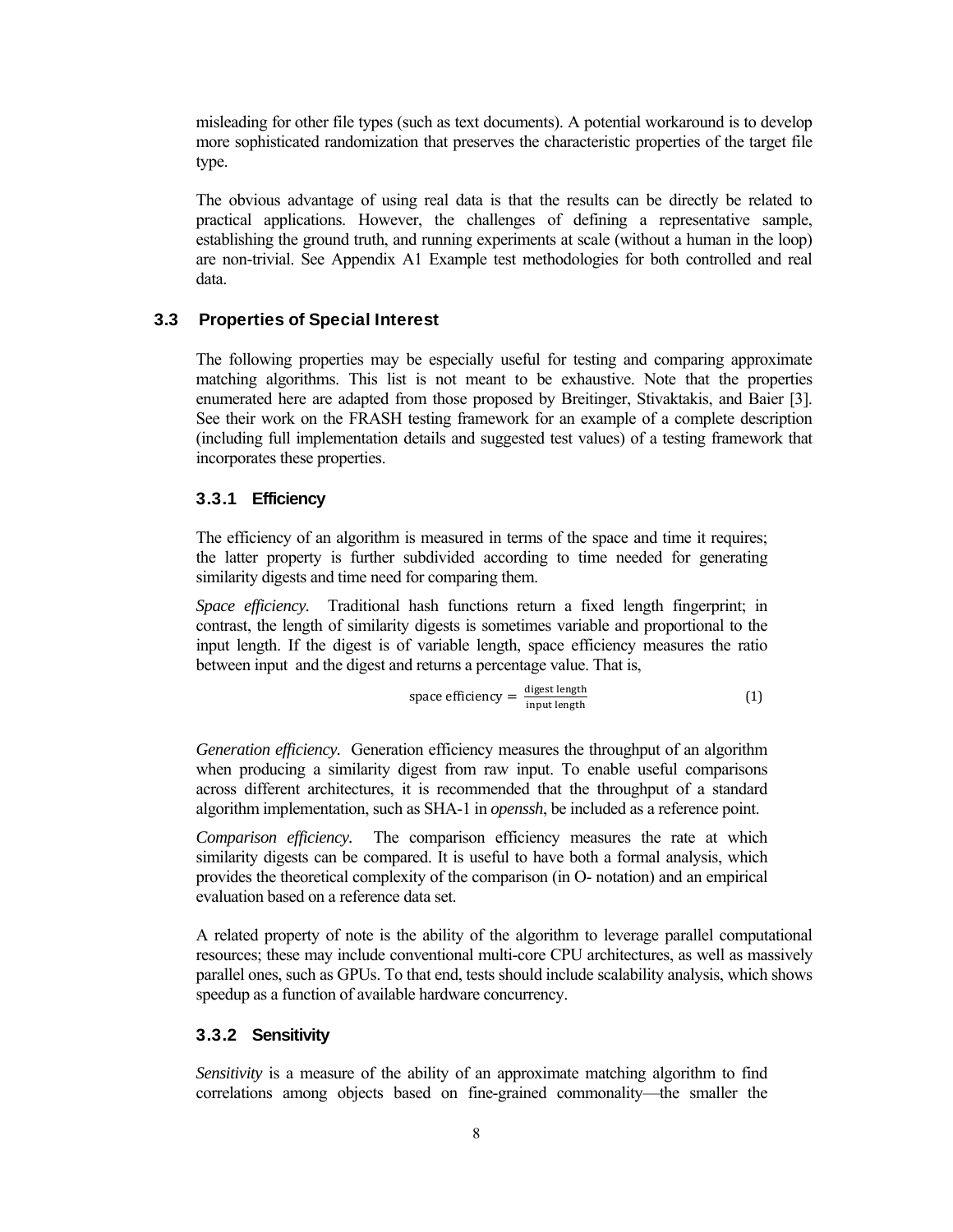features being correlated, the more sensitive the algorithm is. Clearly, there is a threshold below which the sensitivity will be too high and all objects will appear similar; it is up to the algorithm designer to identify that threshold and incorporate it into the implementation.

Two examples of tests for measuring an algorithm's sensitivity are fragment detection and single-common-block correlation.

- *Fragment detection.* Fragment detection quantifies the length of the shortest sample from a data object, for which the similarity tool reliably correlates the sample and the whole object. Common uses include correlating a disk block, or network packet to file.
- *Single-common-block correlation.* The single-common-block correlation test is designed to characterize the behavior of an algorithm in the case where two files share a single common object. That is, given two files  $f_l$  and  $f_2$  that share a common object *O* (but are otherwise dissimilar), what is the smallest *O* for which the similarity tool reliably correlates the two targets?

### 3.3.3 **Robustness**

*Robustness* is a measure of the ability of an approximate matching algorithm to find correlation among related objects in the presence of noise and routine transformations. Common transformations include internal fragmentation (e.g., during network transmission) and misalignment (adding content during artifact editing).

Alignment robustness and white noise resistance are examples of tests that measure an algorithm's robustness.

- *Alignment robustness.* Alignment robustness is an attempt to quantify the sensitivity of an algorithm to alignment shifts. Specifically, the test analyzes the impact of inserting sequences of bytes at the beginning of one of the compared artifacts.
- *White noise resistance.* This test measures the amount of (uniformly) random noise that can be added to an object before the approximate matching algorithm becomes unable to correlate the original and the modified version. For example, for **ssdeep** [5] it was shown that a few changes distributed over the input are sufficient to prevent a match [6].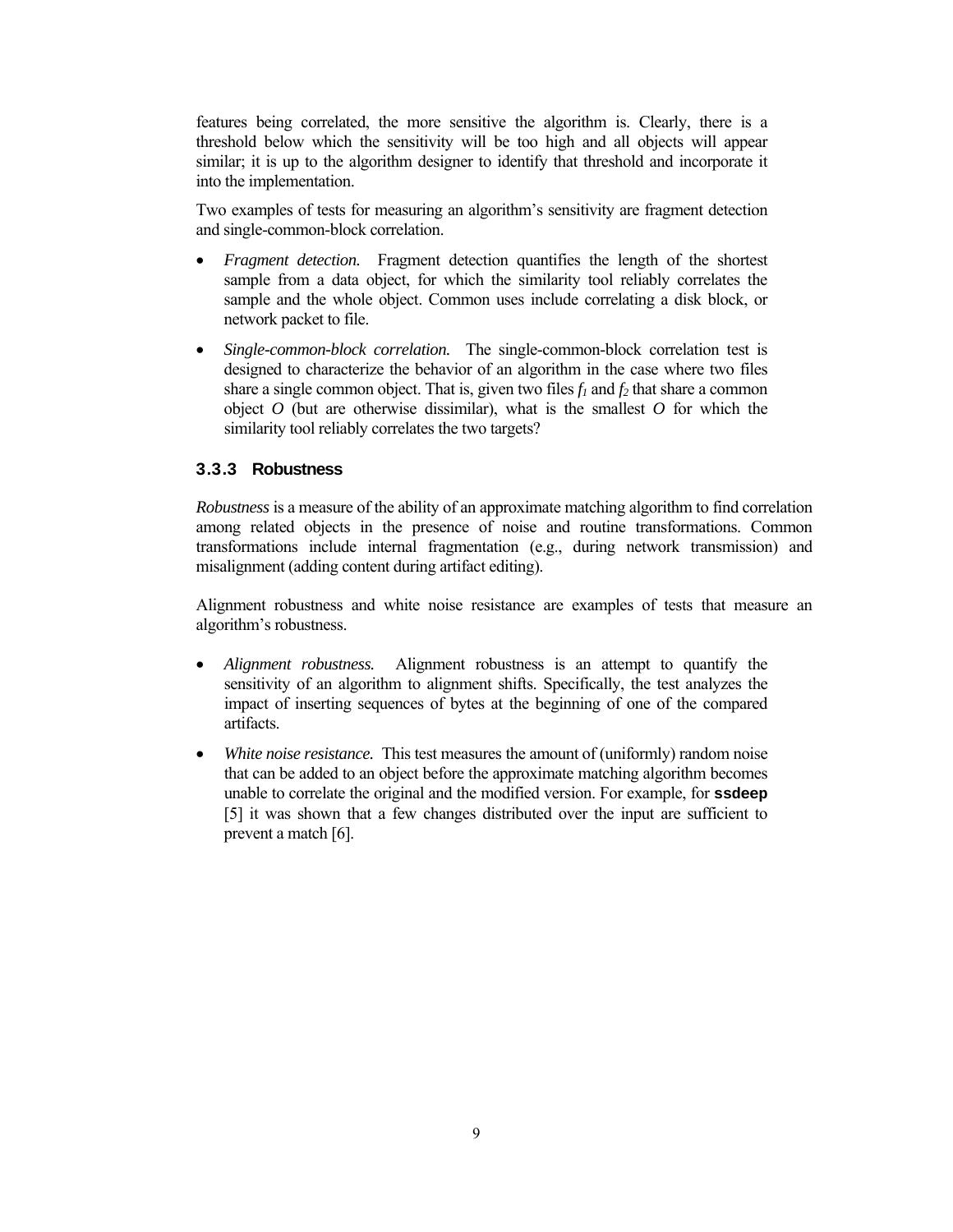## <span id="page-16-0"></span>References

- 1. A. Z. Broder. "On the resemblance and containment of documents," in *In Compression and Complexity of Sequences (SEQUENCES'97)*. IEEE Computer Society, 1997, pp. 21–29.
- 2. V. Roussev. "An evaluation of forensic similarity hashes," *Digital Forensic Research Workshop*, vol. 8, pp. 34–41, 2011.
- 3. F. Breitinger, G. Stivaktakis, and H. Baier. "FRASH: A framework to test algorithms of similarity hashing," in *13th Digital Forensics Research Conference (DFRWS'13)*, Monterey, August 2013.
- 4. F. Breitinger, H. Liu, C. Winter, H. Baier, A. Rybalchenko, and M. Steinebach. "Towards a process model for hash functions in digital forensics," *5th International Conference on Digital Forensics & Cyber Crime*, September 2013.
- 5. J. Kornblum. "Identifying almost identical files using context triggered piecewise hashing," *Digital Forensic Research Workshop (DFRWS)*, vol. 3S, pp. 91–97, 2006.
- 6. H. Baier and F. Breitinger. "Security aspects of piecewise hashing in computer forensics," *IT Security Incident Management & IT Forensics (IMF)*, pp. 21–36, May 2011.
- 7. F. Breitinger, G. Stivaktakis, and V. Roussev. "Evaluating Detection Error Trade-offs for Bitwise Approximate Matching Algorithms," *5th ICST Conference on Digital Forensics & Cyber Crime (ICDF2C)*, September 2013.
- 8. L. C. Noll. (2001) Fowler / Noll / Vo (FNV) Hash. [Online]. Available: http://www.isthe.com/chongo/tech/comp/fnv/index.html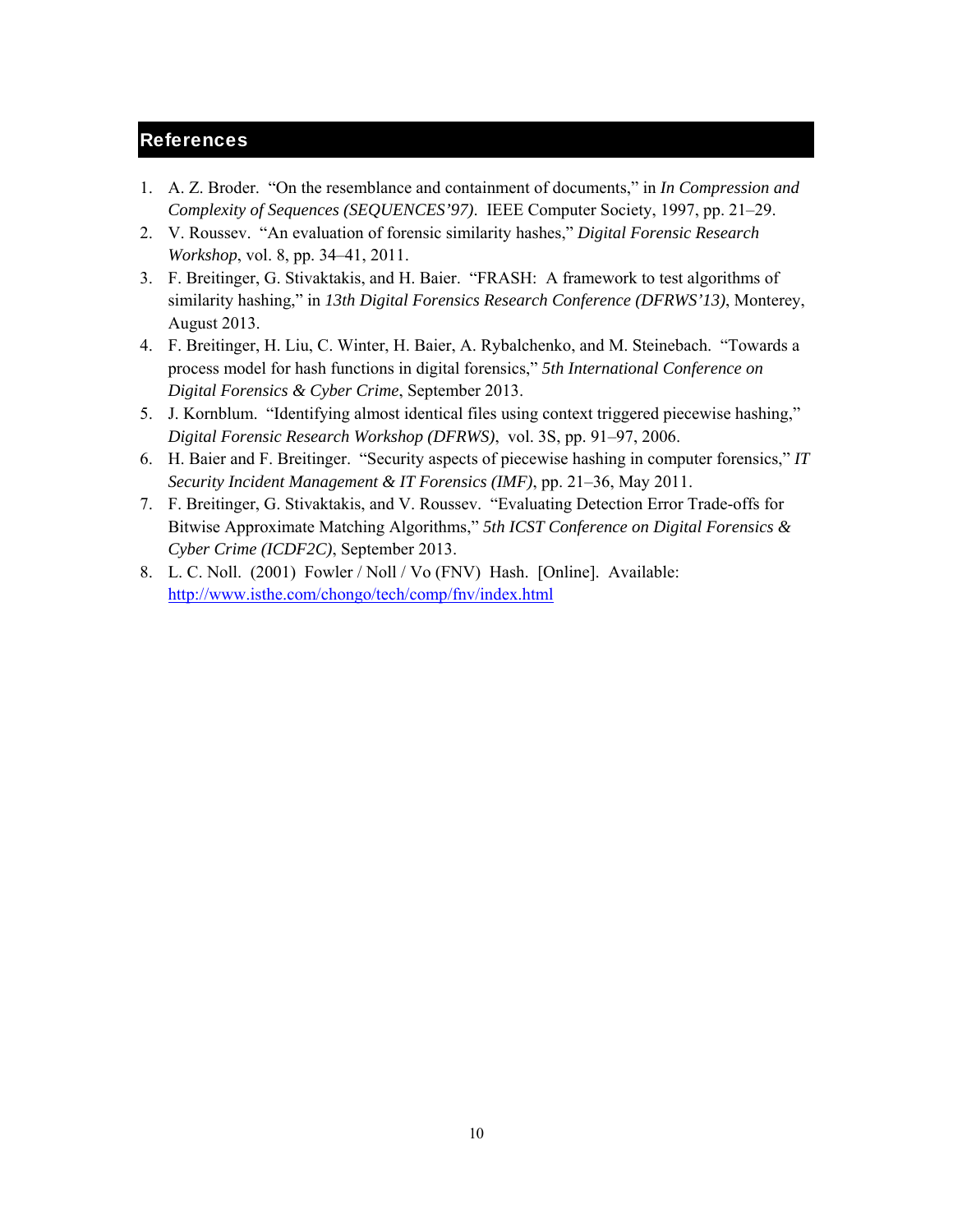## Appendix 1: Reference test methodology for bytewise approximate matching

This appendix presents detailed example methodologies for testing bytewise approximate matching algorithms with controlled and real data.

**Testing with controlled data.** The main purpose of controlled data experiments is to know exactly the ground truth by carefully constructing the test cases. In this case, the goal is to build artifacts—files—that have known common substrings. The most practical way to accomplish this is to use (pseudo-)random data.

The first step is to determine appropriate sizes for the constructed files. This will vary depending on the intended application, but if the size distribution of the almost 1,000,000 files in the **govdoc**-corpus can be treated as representative, it may be sufficient to evaluate algorithms against six reference file sizes—1, 4, 16, 64, 256 and 1024 KiB. As shown in Table 1, nearly 91% of all files in this set are smaller than 1 MiB.

**Table 1.** Cumulative empirical file size distribution in the **govdoc**-corpus.

| File size range (KiB)         |     | $\leq$ 16 | $\leq 64$ |       | $\leq$ 256   $\leq$ 1024 |
|-------------------------------|-----|-----------|-----------|-------|--------------------------|
| Cumulative probability $(\%)$ | 5.4 | 20.71     | 52.54     | 75.82 | 90.60                    |

*Test methodology*. The proposed approach consists of four basic steps: build a set of unique files, create mutations of them, run approximate matching comparisons between the original and modified versions (for all algorithms), and summarize the results with appropriate statistics. In regards to producing the file modifications, we provide four example *modification methods*, below. Each corresponds to one of the four test examples listed in sections 3.3.2 and 3.3.3. In each, *f1* refers to the original randomly generated file, *f2* refers to a copy of that file that is transformed according to the method, and *X* refers to a set of object sizes to be tested with that method.

- *Fragment detection:*  $f_2$  is a fragment of  $f_1$ , selected randomly for each run of the test, where the size of  $f_2$  ranges the values  $X$ , which are selected such that each element of  $X$  is less than the size of  $f_1$ . For reference, the default settings of FRASH [3] recommend  $X = \{0.01s_1,$ .02*s*1, .03*s*1, .04*s*1, .05*s*1, .1*s*1, .15*s*1, .2*s*1, .3*s*1, .5*s*1}, where *s*1 is the size of *f1*.
- *Single-common-block correlation:*  $f_1$  and  $f_2$  have equal size and share a common byte string (block), the size of which ranges across the values in *X*. The position of the common block and its content are chosen randomly for each file/run combination. For reference, the default settings of FRASH [3] recommend  $X = \{.01s_1, .02s_1, .03s_1, .04s_1, .05s_1, .1s_1, .15s_1,$ .2 $s_1$ , .3 $s_1$ , .5 $s_1$ }, where  $s_1$  is the size of  $f_1$ .
- Alignment robustness:  $f_2$  is prefixed with a random byte string of size s where s ranges across the values in *X*. The content of the prefix is randomized across runs. For reference, the default settings of FRASH [3] recommend  $X = \{0.01s_1, 0.02s_1, 0.03s_1, 0.04s_1, 0.05s_1, 0.1s_1, 0.0s_2, 0.04s_2, 0.04s_1, 0.04s_2, 0.04s_2, 0.04s_1, 0.04s_2, 0.04s_2, 0.04s_1, 0.04s_2, 0.04s_1, 0.04s_2, 0.04s_1, 0.0$  $.2s_1$ , where  $s_1$  is the size of  $f_1$ .
- Random-noise resistance:  $f_2$  is edited with some number,  $n$ , of single-byte edit operations (either additions, deletions or replacements) applied to it at random, where *n* ranges across the values in *X*. For reference, the default settings of FRASH [3] recommend  $X = \{0.005s_1,$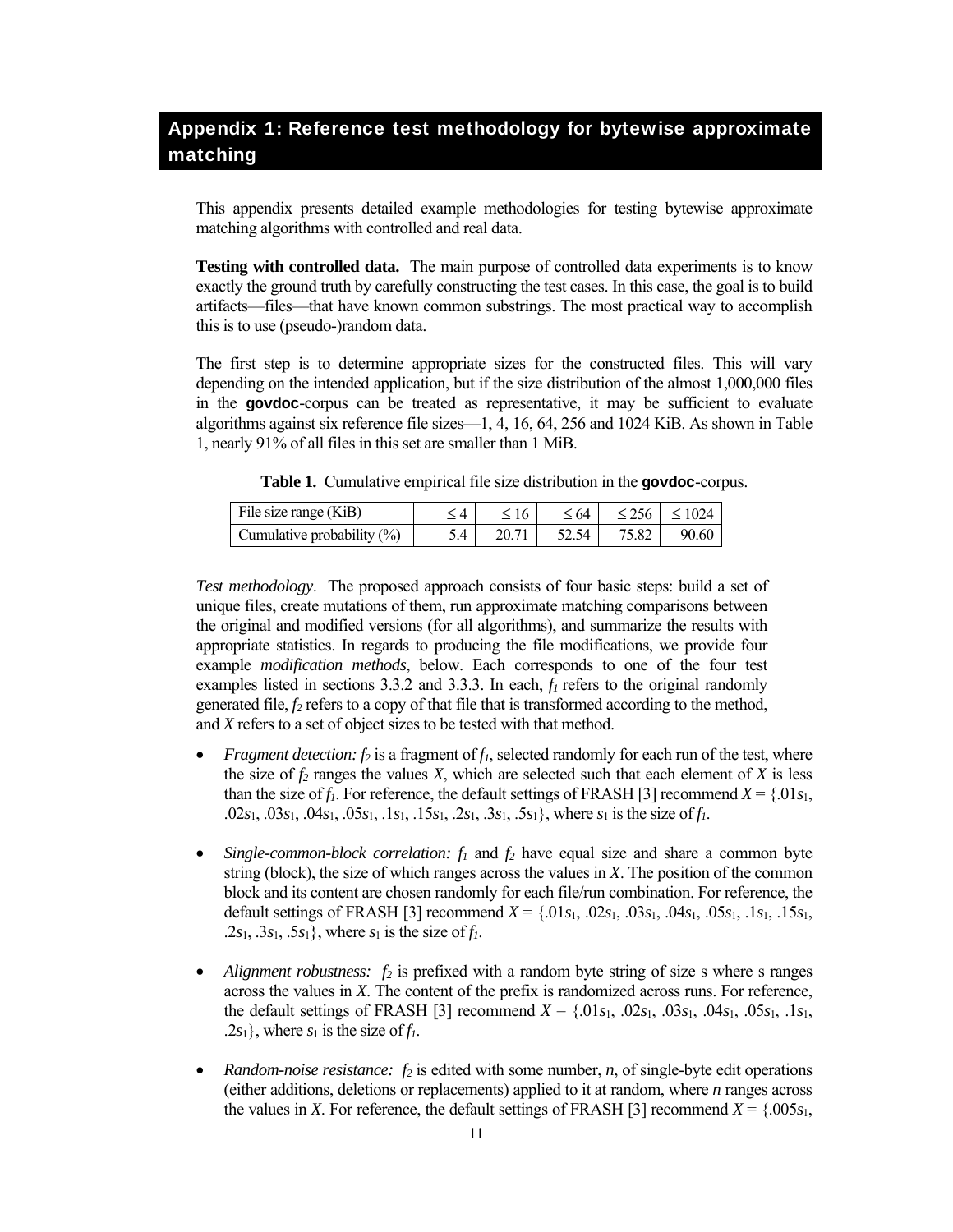$.01s_1, .015s_1, .02s_1, .025s_1$ , where  $s_1$  is the size of  $f_1$  in bytes and the values of *X* are rounded to the nearest whole number.

For every choice of file size and modification method, each test has two additional parameters: *file count* and *number of runs*. The former specifies the number of files in the test set; the latter specifies the number of independent test runs to be executed (where each run creates its own new test set).

**Testing with real data.** As already mentioned, two of the main challenges in testing with real data are the choice of representative samples, and the establishment of ground truth. In respect to the former the choice depends, to some degree, on the expected characteristics of the target data. For example, for general evaluation of artifacts found on the Internet, the **govdocs**-corpus is a good starting point.

The focus of this section is to provide an approach for establishing ground truth using automated means. The proposed approach is to use the longest common substring (LCS) as the reference metric and to characterize the behavior of bytewise approximate matching algorithms with respect to this metric.

Using a string comparison algorithm as a reference is a natural choice given that the algorithms treat the data objects as plain strings with no attempt to parse or interpret them. LCS should be considered a first-order approximation; two objects may have a lot more in common than what the LCS result suggests, so further refinements are to be expected at a later stage.

Given an unordered pair of files  $(f_1, f_2)$ , define the absolute  $(L_a)$  and relative  $(L_r)$  results as follows:

$$
L_a = \text{alcs}_a(f_1, f_2), \text{ where } 0 \le L_a \le \min(|f_1|, |f_2|). \tag{2}
$$

$$
L_r = \frac{\left[\frac{100 \times L_a}{\min(|f1|,|f2|)}\right]}{100}, \text{ where } 0 \le L_r \le 1.
$$
 (3)

where  $|f|$  denotes the file size in bytes.

Broadly, any two strings sharing a substring are related; however, we suggest a more practical lower bound on the minimum amount of commonality to declare two files related. Specifically, we require that the absolute size  $L_a$  is at least 100 (bytes) and that the relative result  $L_r$  exceeds 0.5% of the size of the smaller file. More formally, the true positive function  $TP_{lcs}(f_1, f_2)$  is defined as

$$
TP_{lcs}(f_1, f_2) \equiv L_a \ge 100 \ \land \ L_r \ge .01 \tag{4}
$$

(Note: result of  $L_r$  is rounded and thus 0.5 is equal to 1.) Clearly, the true negative function  $TN_{lcs}(f_1, f_2) = \neg TP_{lcs}(f_1, f_2)$ .

 suggest an approximation of the longest common substring which, by design, provides a lower *Approximate ground truth* LCS is a well-studied problem and has known solutions of quadratic time complexity–*O*(*mn*), where *m* and *n* are the string lengths. Given that files can be large, the exact solution quickly becomes too burdensome to be practical. Therefore, we bound on LCS; details are given in Appendix 2.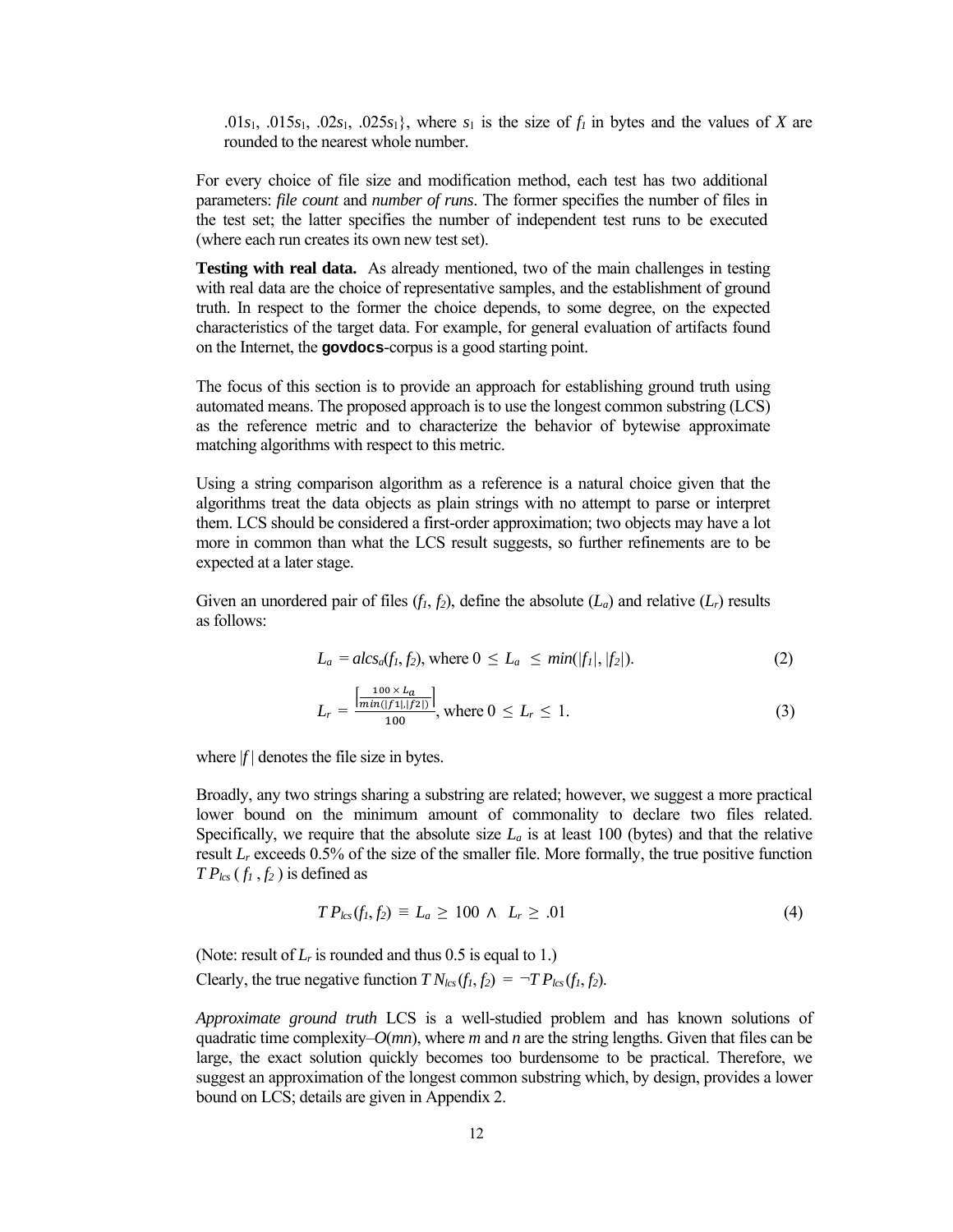## <span id="page-19-0"></span>Appendix 2: Approximate longest common substring

The basic idea of the approximate longest common substring metric (aLCS) is not to compare files byte-by-byte but rather block-by-block. To identify the blocks, we apply the rolling hash from **ssdeep**. Our settings aim at having blocks of  $\approx 80$  bytes. Instead of comparing blocks bytewise, each one is hashed and compared using the 64-bit FNV-1a hash [8]. Besides the hash value, we also store the entropy and length for each block in a final linear list called *alcs-digest*; a reference implementation is publicly available.<sup>1</sup>

Let *L<sub>a</sub>* denote the absolute longest common substring of two alcs-digests. Comparing two alcsdigests is equal to comparing two linear lists. If the hash of an item on list *A* has the same value as the hash of an item on list  $B$ , we are convinced that  $L_a$  is greater than or equal to the length of the blocks corresponding to the hashes. If two consecutive items on list *A* have the same hash values as two consecutive items on list *B*, we sum up the length of both blocks to receive  $L_a$ . Of course, the usage of hash functions implies the possibility of false positives. Nevertheless, this is an easy and fast method to get a good estimation of the longest common substring.

*Implementation details.* The tool is implemented in C and proceeds in three steps: reading, hashing and comparing, which are declared in the main function. Because it is a command line tool, it can be executed by **./aLCS <dir>** .

First, all files in **dir** are read. Out of the file names, we create "hash-tasks" which are added to a thread pool. A hash-task contains the path to a file and denotes "hash file". Depending on the number of threads, these tasks are processed. Once all alcs-digests are created, we perform an allagainst-all comparison. Therefore, we create compare-tasks (compare *file<sub>1</sub>* against *file<sub>2</sub>*) which are again added to the thread pool. The output is printed to the standard output.

The reference implementation has three main settings configurable in **header/config.h. MIN** LCS is the minimum  $L_a$  length which is printed to **stdio** and is by default 0 (all comparisons are printed). The **THREAD\_POOL\_QUEUE\_SIZE** is the length of the queue and should be fileamount × (fileamount − 1)/2. **NUMTHREADS** is the number of threads which should be equal to the number of cores.

 similarly to our aLCS output: **file1 | file2 | LCS**. A small, ruby script is used to compare the *Verification of ground truth.* To verify the correctness of our approximate longest common substring, we compared the results against LCS for a subset of *t5*. In order to do this, we implemented a parallelized LCS tool written in  $C++$ <sup>2</sup>. The output is a summary file structured LCS- summary and aLCS-summary.

in the correct range, *i.e.*,  $0 \leq a \text{ } \text{ } c \leq \text{ } \text{ } \text{ } \text{ } c \text{ } \text{s}.$ Our subset consists of 201 randomly selected files. We compare these files using aLCS as well as LCS and finally compare both summaries. All  $\frac{(200)x(201)}{2} = 20,100$  comparisons yield alcs scores

l

<sup>1</sup> https://www.dasec.h-da.de/staff/breitinger-frank/#downloads (last accessed 2013-05-09).

<sup>2</sup> https://www.dasec.h-da.de/staff/breitinger-frank/#downloads (last accessed 2013-05-09).